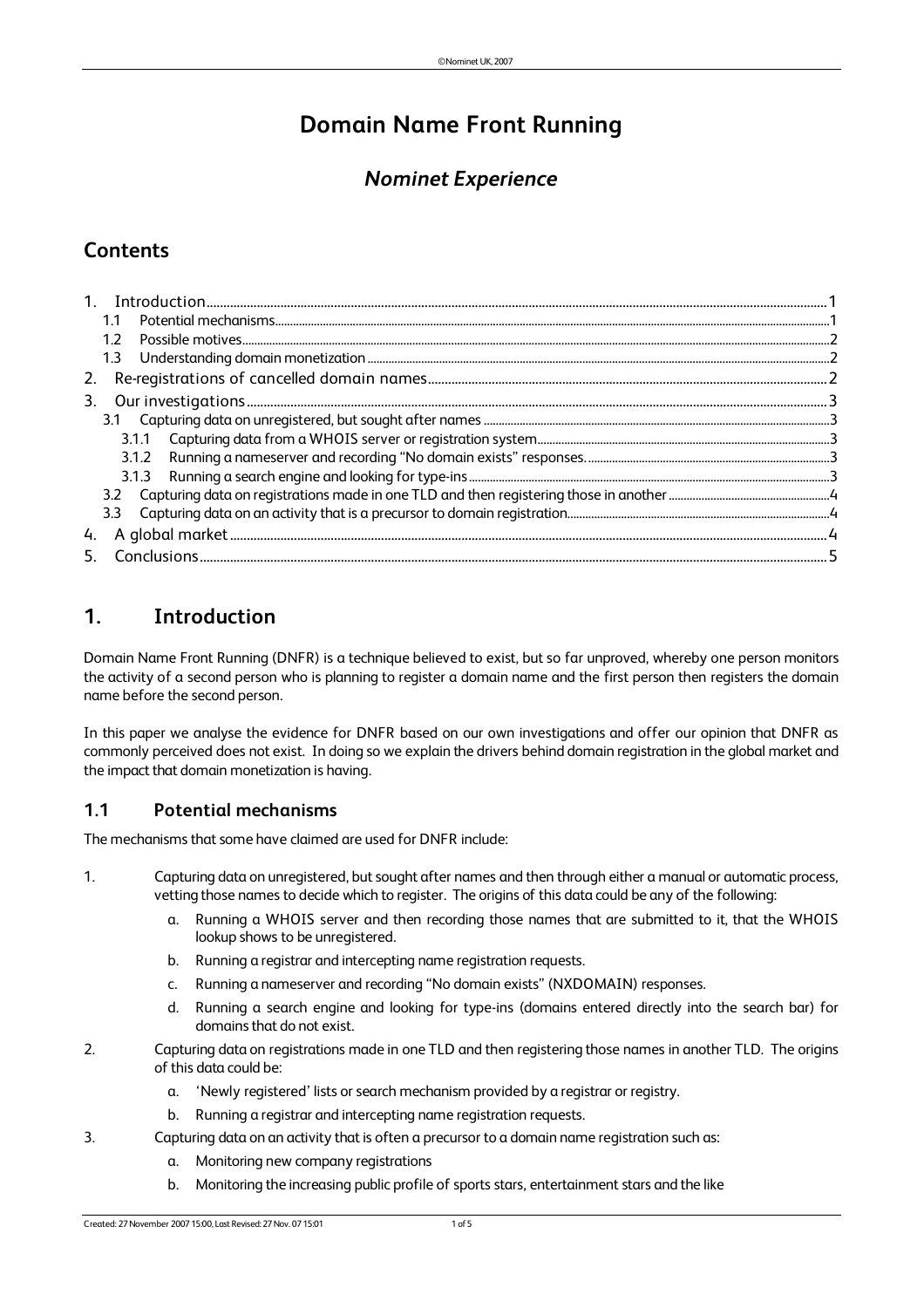#### **1.2 Possible motives**

There are a number of motives that have been claimed for DNFR:

- 1. To extort money from the person who originally intended to register the name by making them pay to getit.
- 2. To steal the business idea of the person who originally intended to register the name.
- 3. To block or disrupt the business or project of the person who originally intended to register the name.
- 4. To utilise the traffic that the name generates.

#### **1.3 Understanding domain monetization**

There are some elements of domain monetization, a large and growing business, which need explaining to understand the context of DNFR.

There is a common assumption that domainers (those who make a business out of domains monetization) are only interested in selling domain names. This was true some years ago but has long been replaced with the use of domains for Pay Per Click (PPC) advertising, with the consequent shift from capital gains on a sale to the ongoing revenue of PPC.

With PPC the numbers of visits to that site is an important driver of income. Domainers get paid for page impressions – how often the advert is shown to prospective customers, as well as clicks – how often the adverts are clicked on. The skills a domainer attempts to develop are in driving visitors to their sites and then converting the initial views into clicks.

Certain domains are highly sought after by domainers, particularly those that have inherently high traffic volumes. This traffic can come from links from others sites, referrals from search engines, or type-ins – where someone just types the domain name directly into the address bar.

To maximise the traffic from these sources, domainers are interested in domains with any of the following characteristics:

- Generic words that represent products or services that people use frequently, such as 'contactlenses.tld'.
- Words that represent significant institutions or places, such as 'army.tld' or 'springfield.tld'.
- Domains that are common misspellings of well-known domains, otherwise known as typo-squatting, which is a practice not all domainers approve of.
- Words or phrases that capture popular trends, such as'realitytv.tld'.
- Domains that were recently used by someone else and have a good traffic level as a result.

It should be made clear that domainers do not just take a vague guess at the popularity of a domain name; they try to use empirical evidence wherever possible. There are two well-known and highly public mechanisms for determining popularity:

- 1. Search engine results. Some search engines sell or give away data associated with the queries they receive. Domainers can use this to check on the popularity of a domain.
- 2. Domain name tasting. In those TLDs where this practice is allowed, there is a 'grace period' for domains, which is a period of several days after registration where a registrar can cancel a domain without being billed. Some registrars take advantage of this to register large volumes of domains to test what traffic they receive and then cancel those below a pre-determined threshold before they are billed for the domains.

There are potentially other mechanisms to test popularity, such as examining the browsing habits of an ISP's customers, or examining the DNS traffic to a TLD. But if those mechanisms are widely used, they are sufficiently well hidden to evade detection.

### **2. Re-registrations of cancelled domain names**

At this point we should consider the specific problem of the immediate re-registration of cancelled domains names.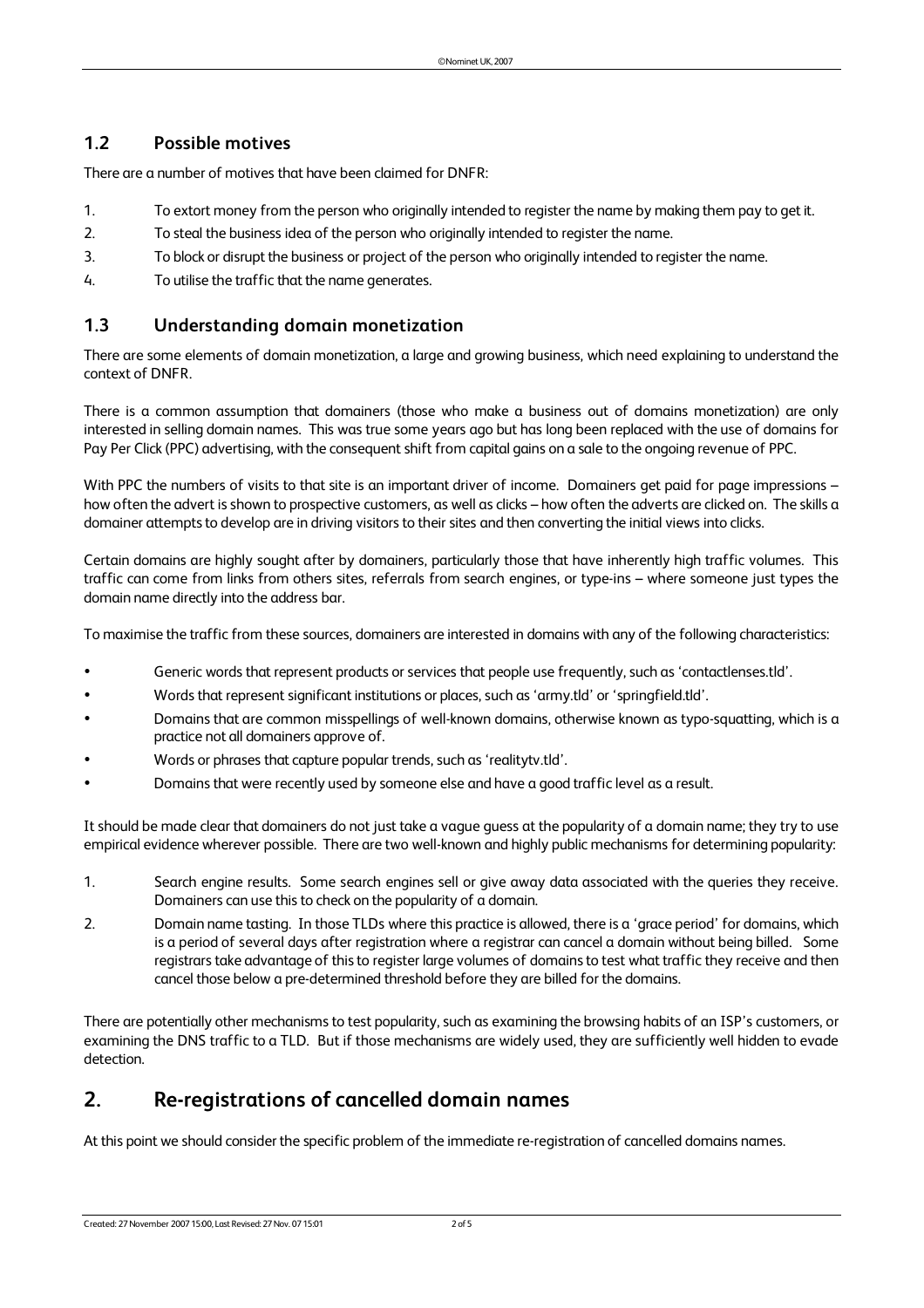The expectations of many ordinary registrants is that they can watch a name by checking the WHOIS a few times a day and just pick up the domain when it is released. They are simply unaware that someone else might find the name of value despite having no 'connection' with that name and similarly unaware of the level of competition for cancelled names.

In many registries there is intense competition amongst domainers for newly cancelled domains because of the traffic they are likely to bring with them. In our experience cancelled names with any measurable popularity are re-registered within milliseconds of their becoming available.

Consequently, because of the domination of the market for newly cancelled domain names by those who wish to use these domains for the traffic they bring with them, we conclude that there is no point investigating DNFR further for such names.

Therefore for the rest of this paper we concentrate exclusively on the perceived issues with registering entirely new names, or those cancelled so long ago they can be treated as new. There is still a significant effect from domainer activity in this market but it is not so much that it makes analysis impractical.

## **3. Our investigations**

We at Nominet have investigated DNFR several times, following complaints and have come to the following conclusions asto each of the mechanisms put forward in section 1.1.

#### **3.1 Capturing data on unregistered, but sought after names**

Our conclusion is that some small element of data capture does take place but we have found no evidence of the more 'conspiratorial' theories that some believe are in play.

The work we have done has lead us to believe that it is the nature of the market that create anomalies such as the belief in DNFR and we explain in section 4, "A global market" just how we think this happens.

Before that we present our findings on the individual concerns, looking at each sub-mechanism from section 1.1 :

#### **3.1.1 Capturing data from a WHOIS server orregistration system.**

We have seen no evidence of this practice at all, but we have seen the following explanations when investigating claims that this has happened:

- Multiple WHOIS lookups from different sources showing clearly that more than one person was interested in the domain.
- Cases where the person who registered the name did so as part of a set of registrations on a similar theme and was clearly working to a wider scheme that just happened to encompass the domain that one person was after.

#### **3.1.2 Running a nameserver and recording "No domain exists" responses.**

In our capacity as a registry, we have been approached a few times asking us if we will sell such data and have always refused. We are not aware of any TLD that does sell such data.

There are ISPs who trap "No domain exists" responses and redirect end users to a monetization page, but we are not aware of any who use that data themselves. Nor are we aware of any thatsell this data. However it is entirely plausible that this does happen as there are plenty of domainers who would be willing to purchase such data.

#### **3.1.3 Running a search engine and looking for type-ins**

There are a number of search engines that make this data available and there are plenty of people who use it. We are aware that there is a thriving industry in generating potential domain names and testing these against this data to decide whether or not to register the domains.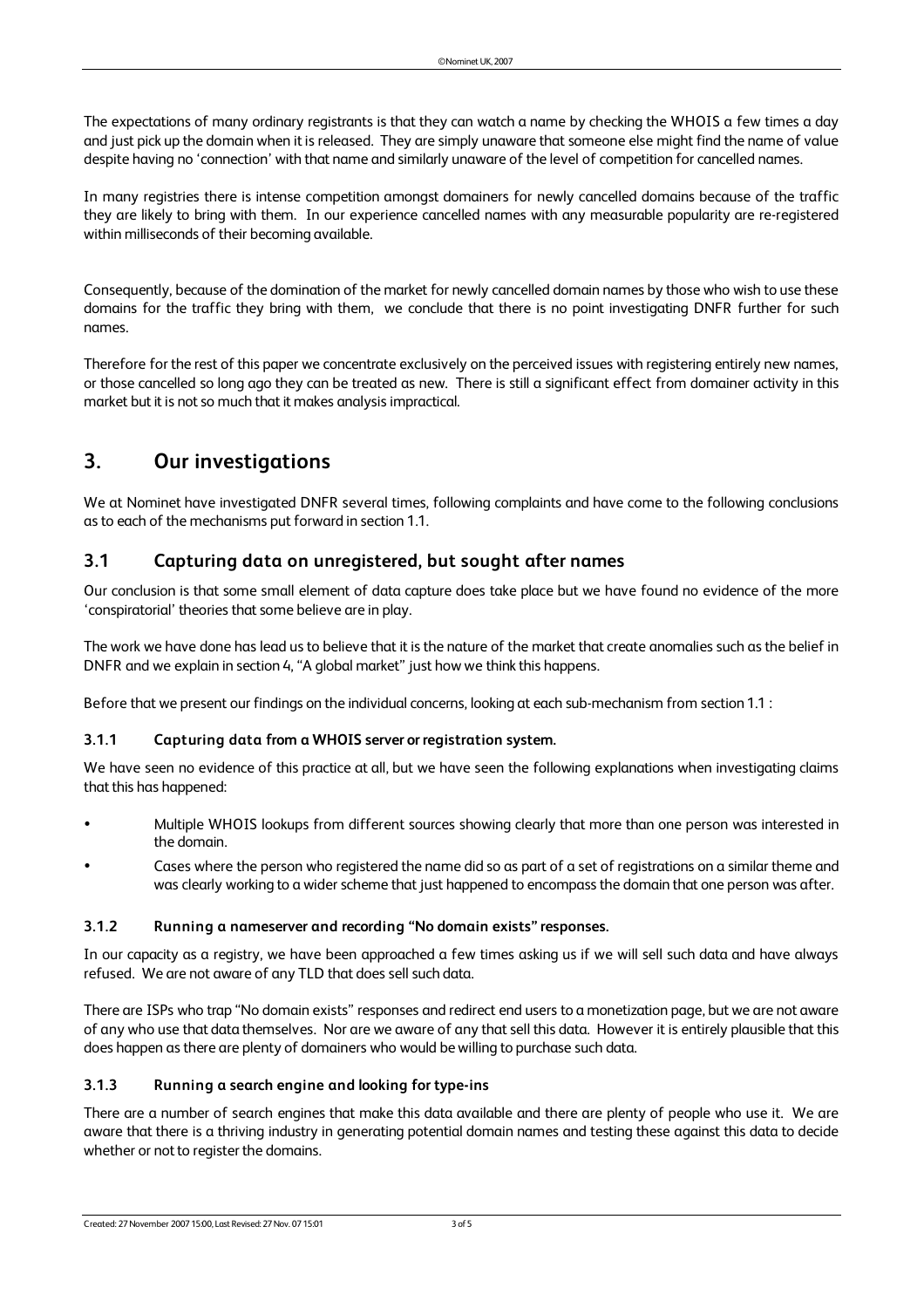### **3.2 Capturing data on registrations made in one TLD and then registering those in another**

This certainly does take place. With over 60 million registrations in .com and the zone file readily available there is significant scope to use this in many TLDs, except those where the predominantly English domains found in .com would not be popular.

However we see no evidence of this being done by registrars who capture the data on purchases in one TLD to use for their own ends in other TLDs. There are plenty of registrars who recommend to their registrants to register names in more than one TLD and make it easy to do that with just another click, but this is normally entirely automated.

### **3.3 Capturing data on an activity that is a precursor to domain registration**

This certainly takes place as well.

We have encountered a number of firms that maintain a list of newly registered companies and immediately send them an offer to register their domain for them. Some register the domain names themselves and there have been some highly publicised legal cases in the UK following such action.

There are also some that watch for trademark registrations in one jurisdiction and then register matching domains in a different jurisdiction before the trademark can also be registered there.

### **4. A global market**

Informed by our research findings to date, we conclude that DNFR as popularly perceived does not exist. It is our view that the way that the global market in domain names currently operates, leads people to incorrectly conclude that DNFR is the cause for certain behaviour that is otherwise unexplained.

To explain this we need to highlight the following important facts of this market:

- A global market for domain names in excess of 100 million is still significantly less than the number of people with regular Internet access who are the potential registrants of domains. Even if you divide the market into segments based on the language spoken, there is a still a large imbalance between the number of potential registrants and the domains they currently hold.
- The trend of globalisation is strongly felt in the Internet where the sharing of information and ideas can overcome the limitations of distance and culture with ever increasing ease.
- There is a commonly accepted wisdom on what makes a good domain name short, memorable and unique. If these criteria are met then users of that domain can remember it, type it directly (and correctly) without the potential distraction of a search engine and can distinguish it from other similar names.
- All the obvious names have already been taken in TLDs that allow open registration.
- A large number of domains are registered by domainers using all the same ideasthat others have and are trying to guess the next themes to appear in domain name registrations so that they can get the best of those names first. These names are then used solely for the traffic they bring, not for the purpose that the domain name might appear to be for.

This leads to the surprising conclusion that there is no such thing as a unique idea for a new domain name registration. Whatever the idea is, there are almost certainly going to be others who have that same idea. They might share this idea because they share the same information sources, or watch the same trends, are in the same industry and so on.

Most people have just not realised this and believe that the ideas they have are unique. So when a domain name they are planning to register goes to someone else, they assume that something they have done must have given that idea away to someone else who then took advantage of it. In reality these actions are almost always entirely independent.